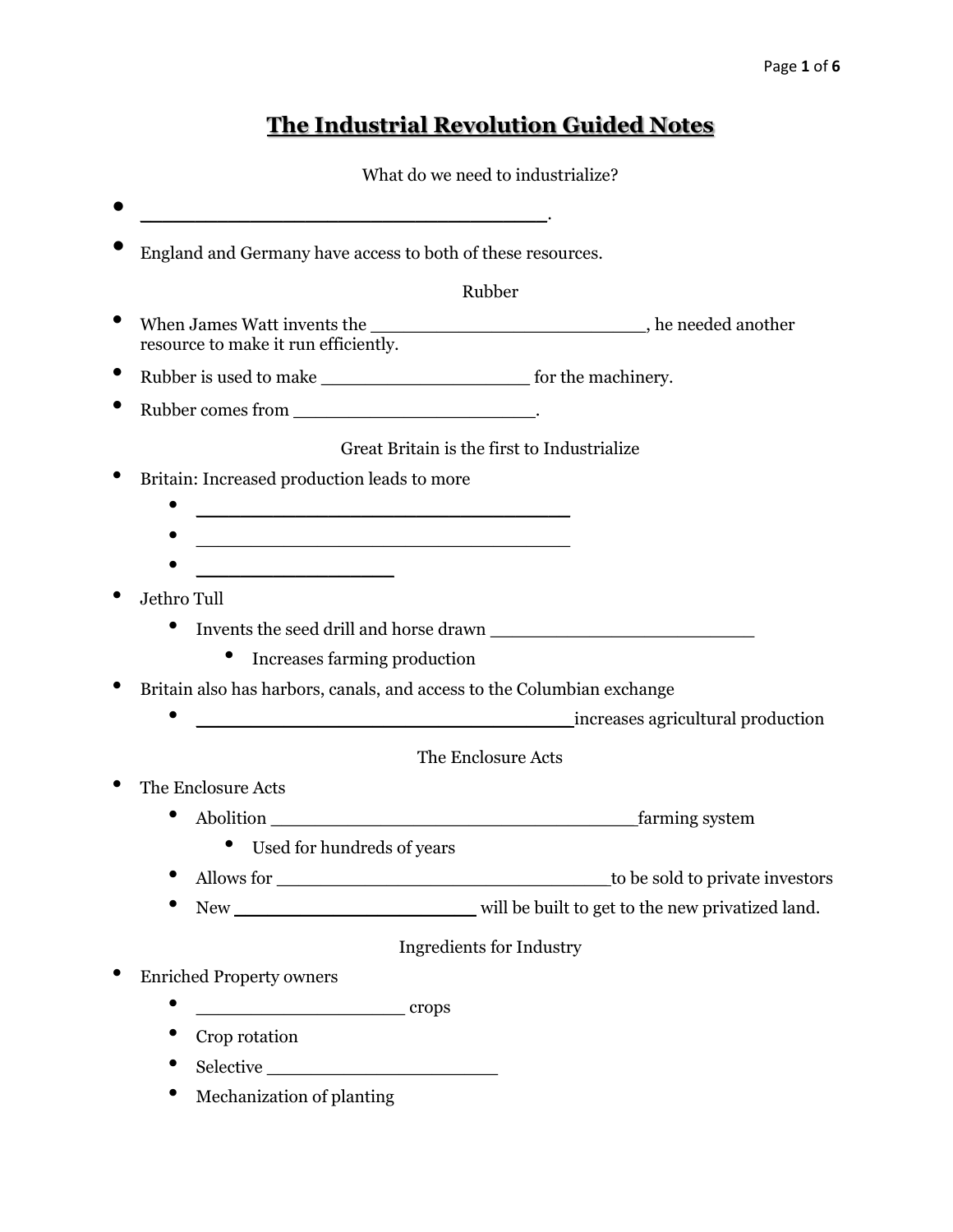- Consequence:
	- \_\_\_\_\_\_\_\_\_\_\_\_\_\_\_\_\_\_\_\_\_\_\_\_\_\_\_\_\_\_\_ • Needed to Industrialize
	- Tenant farmers were no longer needed due to new technologies.
	- Tenants became cheap reliable work force in factories.
	- People move to  $\bullet$  be to get jobs.

# Textile Production

- Traditionally women would get together in one \_\_\_\_\_\_\_\_\_\_\_\_\_\_\_\_\_\_\_\_\_\_\_\_\_\_\_\_ home and make cloth to make clothing for their families.
- This \_\_\_\_\_\_\_\_\_\_\_\_\_\_\_\_\_\_\_\_\_\_\_\_\_\_\_\_\_\_\_\_\_\_\_\_ was used for hundreds of years.

Spinning Jenny

- Patented by \_\_\_\_\_\_\_\_\_\_\_\_\_\_\_\_\_\_\_ Hargreaves in 1770
- Process \_\_\_\_\_\_\_\_\_\_\_\_\_\_\_\_\_\_\_\_\_\_ much faster

Waterpower

- $\begin{minipage}[c]{0.9\linewidth} \textbf{Sir Richard} \end{minipage}[{\color{red}the image] \begin{minipage}[c]{0.9\linewidth} \textbf{Sir Richard} \end{minipage}[{\color{red}the image] \begin{minipage}[c]{0.9\linewidth} \textbf{with} $\color{blue}the image is a function of the image.} \end{minipage} \vspace{-0.3cm}$ 
	- $\sim$  1000 factories
		- Invented the Water Frame mill
			- Water factory

# Textile Production Innovations

- Edmund Cartwright:
	- \_\_\_\_\_\_\_\_\_\_\_\_\_\_\_\_\_\_\_\_\_\_\_\_\_\_\_: produce cloth and clothing much faster
- The Factory System:
	- : industrial output vastly increased
	- : allows for machines to be fixed faster and cheaper
	- \_\_\_\_\_\_\_\_\_\_\_\_\_\_\_\_\_\_\_\_\_\_\_: automatic devices increases industrial output
- Consequences:
	- replaced the domestic system

## Steam Engine

- Thomas Savery
	- Credited with the invention of the \_\_\_\_\_\_\_\_\_\_\_\_\_\_\_\_\_\_\_\_\_
	- Took ideas from \_\_\_\_\_\_\_\_\_\_\_\_\_\_\_\_\_\_\_\_\_\_\_\_, the cylinder and piston system.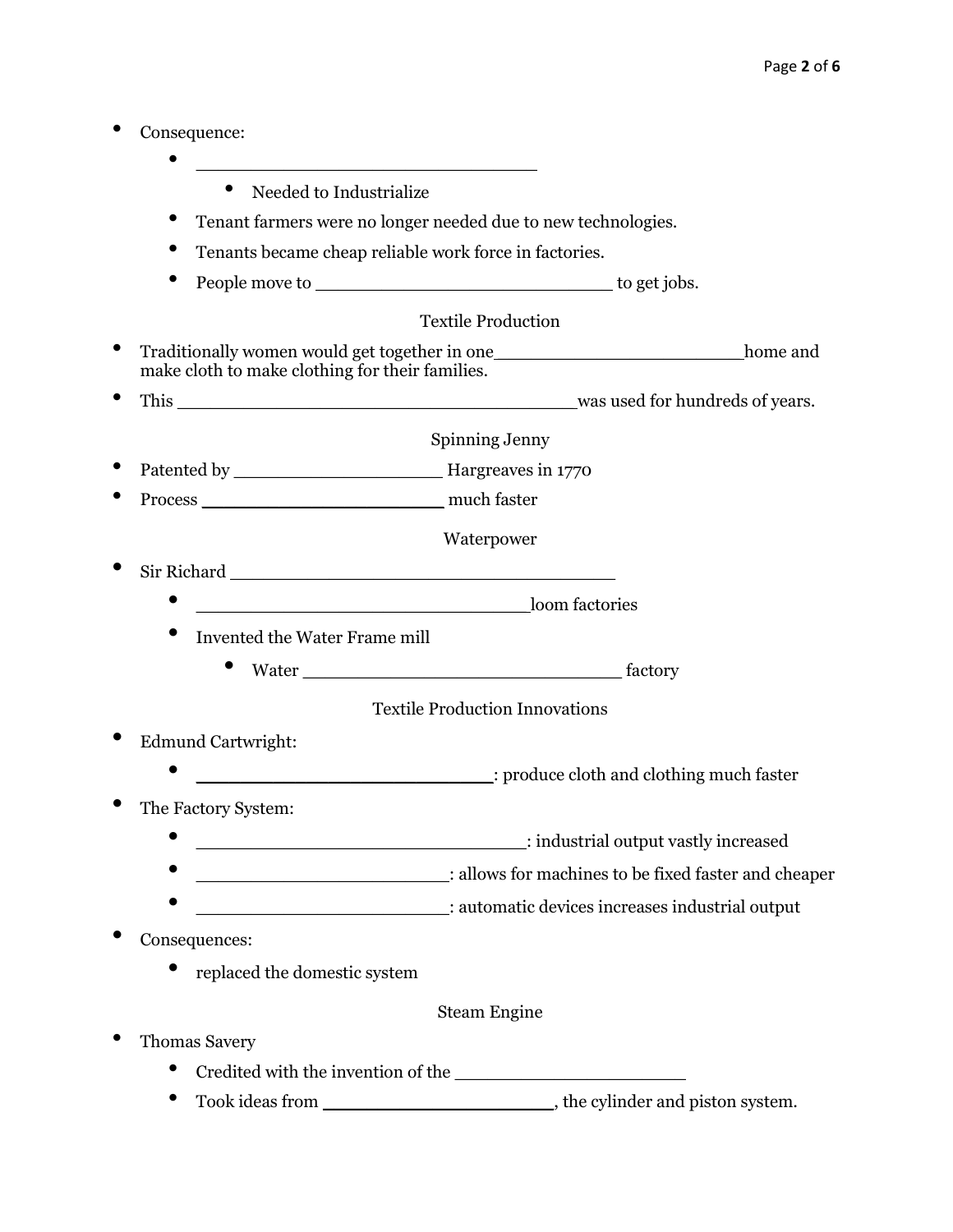• Steam Engine pumped \_\_\_\_\_\_\_\_\_\_\_\_\_\_\_\_\_\_\_\_\_\_ from the ground

Pottery

- Josiah Wedgewood innovated \_\_\_\_\_\_\_\_\_\_\_\_ production by introducing division of labor.
	- Each worker had a small \_\_\_\_\_\_\_\_\_\_\_\_\_\_\_\_
	- Increased \_\_\_\_\_\_\_\_\_\_\_\_\_\_\_\_\_\_\_\_\_
	- Decreased \_\_\_\_\_\_\_\_\_\_\_\_\_\_\_\_\_\_\_\_\_
	- Became the model for mass production in Britain

United States Industrialization

- Eli Whitney:
	- Increases cotton production
	- Increases demand for slaves

Communication

- Alexander Graham Bell
	- \_\_\_\_\_\_\_\_\_\_\_\_\_\_\_\_\_\_\_\_\_\_\_\_\_\_
		- Uses \_\_\_\_\_\_\_\_\_\_\_\_\_\_\_\_\_\_\_\_\_\_\_ to communicate over long distances

Great Britain Industrialization.

• Henry Bessemer: improved \_\_\_\_\_\_\_\_\_\_\_\_\_\_\_\_\_\_\_\_\_\_\_\_\_\_\_\_\_\_.

- More oxygen makes the iron hotter and allows it to be "cast".
- Mass production for railroads
- Cheaper to produce more steel

## Transportation

- George Stephenson builds the  $\blacksquare$ 
	- Steam on a wagon, out along a set of tracks
	- Train
	- Railroad
	- Some \_\_\_\_\_\_\_\_\_\_ and \_\_\_\_\_\_\_\_\_\_\_\_\_\_\_ argue that going 25 mph or more would cause the human organs to shut down leading to death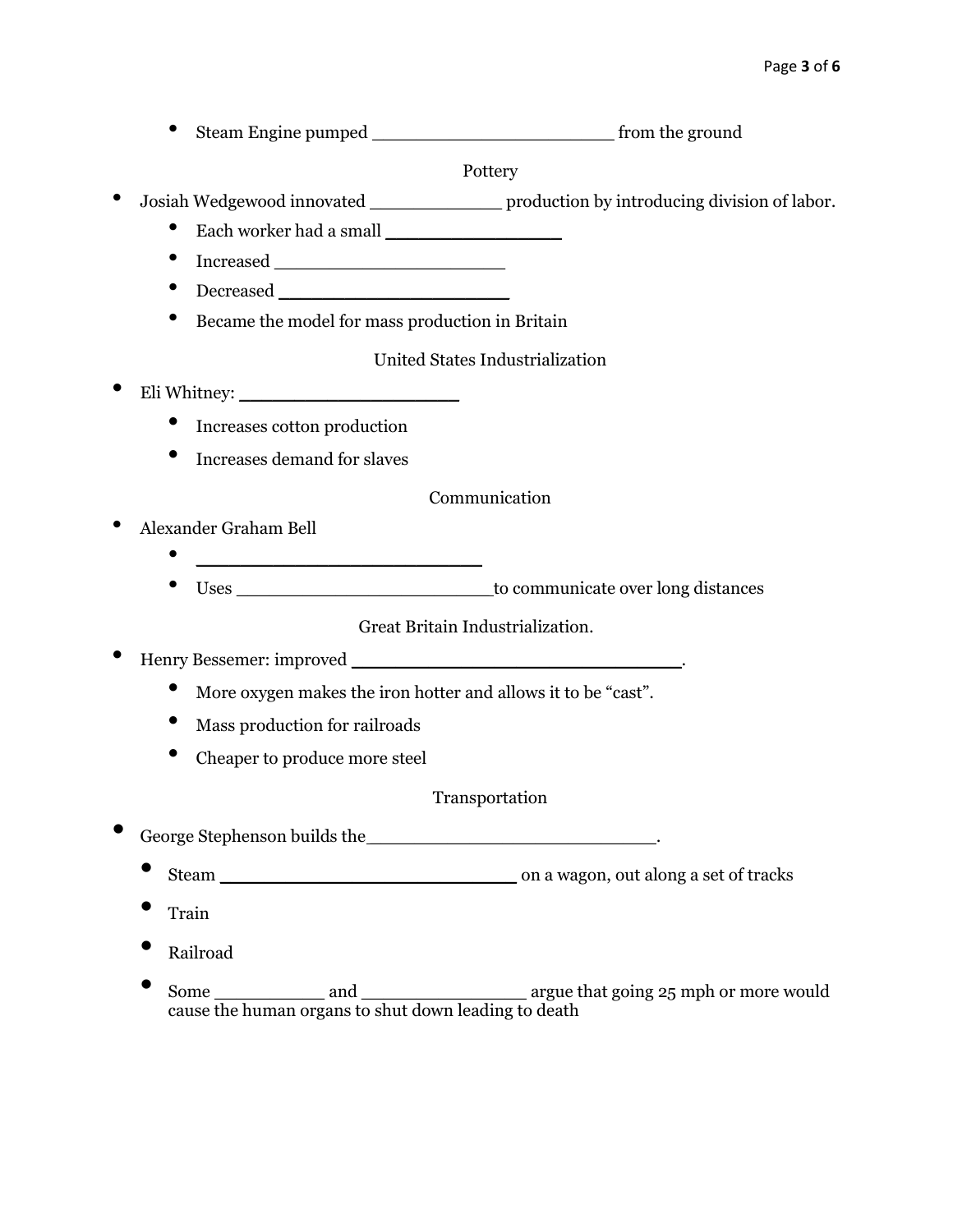## Transportation Continued

- What is the purpose of railroads?
	- **\_\_\_\_\_\_\_\_\_\_\_\_\_\_\_\_\_\_\_\_\_\_**: People can live further away from city centers
	- Stimulates the market by opening up new areas to buy and sell goods
	- **\_\_\_\_\_\_\_\_\_\_\_\_\_\_\_\_\_\_\_\_\_\_**: encourages villages and towns to develop in rural areas
	- $\Box$  politically ties regions and nations together.

## Transportation Continued

- United States and Great Britain build \_\_\_\_\_\_\_\_\_\_\_\_\_\_\_ and \_\_\_\_\_\_\_\_\_\_\_\_\_\_\_\_\_\_. • Canals: allows \_\_\_\_\_\_\_\_\_\_\_\_\_\_\_\_\_\_\_\_\_\_\_\_\_\_\_\_\_\_ of heavy goods to cities. Faster, and cheaper than by horse drawn carts.
- Steamboats: \_\_\_\_\_\_\_\_\_\_\_\_\_\_\_\_\_\_\_\_\_ form of transportation up and down rivers

Germany Industrialization

- Started as an \_\_\_\_\_\_\_\_\_\_\_\_\_\_\_\_\_\_\_\_\_\_ and \_\_\_\_\_\_\_\_\_\_\_\_\_\_\_\_\_\_\_\_\_\_ country.
- Germans sent their children to study industrialization in Britain and brought back those ideas to Germany.
- Germans import British
- Germans hire British industrial \_\_\_\_\_\_\_\_\_\_\_\_\_\_\_\_\_
- By the 1850's, Germany had:
	- Textile Factories
	- Iron works
	- Railroads
	- Coal mines

German Industrialization continued

- Germany was a fragmented country.
- Last half of 19<sup>th</sup> century experienced rapid industrial expansion
- After German \_\_\_\_\_\_\_\_\_\_\_\_\_\_\_\_\_\_\_\_\_ 1871, industrialization sped up.

Chemical production

- and  $\overline{\mathbf{a}}$ 
	- Production of industrial chemicals increased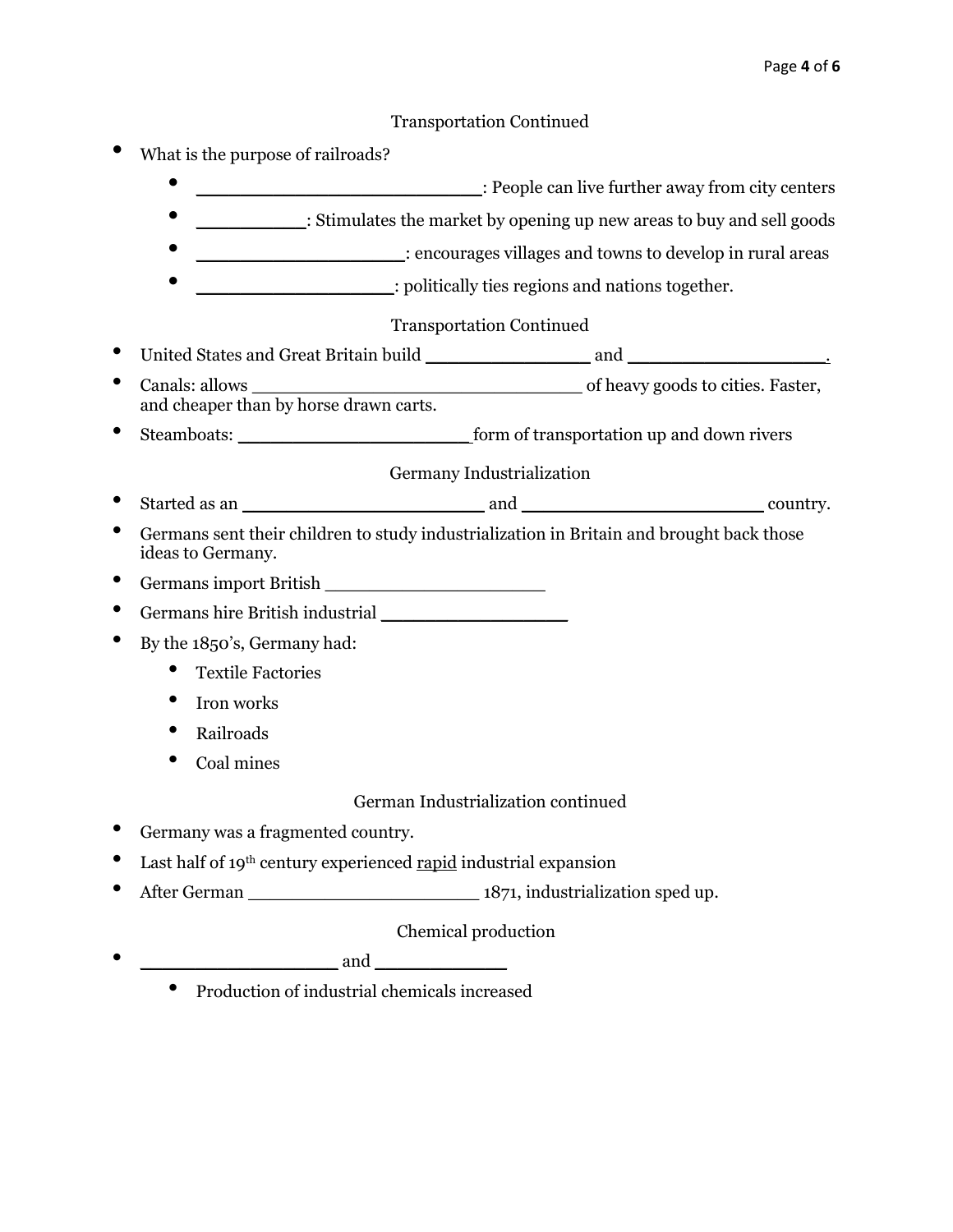German Industrialization Continued

- Electrical and Motor construction
	- \_\_\_\_\_\_\_\_\_\_\_\_\_\_\_\_\_\_\_\_\_
	- \_\_\_\_\_\_\_\_\_\_\_\_\_\_\_\_\_\_\_\_\_

At the end of the 19<sup>th</sup> century,  $\qquad \qquad$  is the biggest industrial producer in  $\qquad \qquad$ .

Impacts of Industrialization

- European and American imperialism spreads quickly to Africa and Asia.
- Imperialized:
	- Almost all of
	- Southeast \_\_\_\_\_\_\_\_\_\_\_\_\_\_\_\_
	- Coastal regions of

# Japan Opens Up

- Under \_\_\_\_\_\_\_\_\_\_\_\_\_\_\_\_\_\_\_\_\_\_\_\_\_\_\_, Japan was closed off.
- Admiral Matthew forces Japan to enter into economic and diplomatic negotiations with the United States
- This allows the United States compete better against \_\_\_\_\_\_\_\_\_\_\_\_\_\_\_\_\_\_\_\_\_\_\_\_\_\_\_\_ forces

## Meiji

- Before opening up, Japan had some legal trade, but a lot more \_\_\_\_\_\_\_\_\_\_\_\_\_\_\_\_\_\_\_\_.
- Shogun accepted the \_\_\_\_\_\_\_\_\_\_\_\_\_\_\_\_ which opened Japan to U.S. business interests
	- In 1853, Japan had to open its docks to the United States Navy
- In 1864, \_\_\_\_\_\_\_\_\_\_\_\_\_\_\_\_\_\_\_\_\_\_ navies attack Japanese cities (Southwestern coast).
	- Demanded Japan to open up trade to them too.

## Meiji Restoration

- Under \_\_\_\_\_\_\_\_\_\_\_\_\_\_\_\_\_\_\_\_\_\_\_\_\_\_, Japan opens its markets and modernizes
- Japan sees the failures of \_\_\_\_ and the treaty to repel European forces and American forces
- \_\_\_\_\_\_\_\_\_\_\_\_\_\_\_\_\_\_\_ is seen as weak.
- Inspires a rebellion and the Meiji form a new government
	- Claim that the new government is to restore power to the Emperor
	- In reality, Emperor was a figurehead ruled by a small group of (small group of rich business leaders with political power).
- Meiji fear \_\_\_\_\_\_\_\_\_\_\_\_\_\_\_\_\_\_\_\_\_ influence may take over Japan
	- Launches initiative to modernize Japan